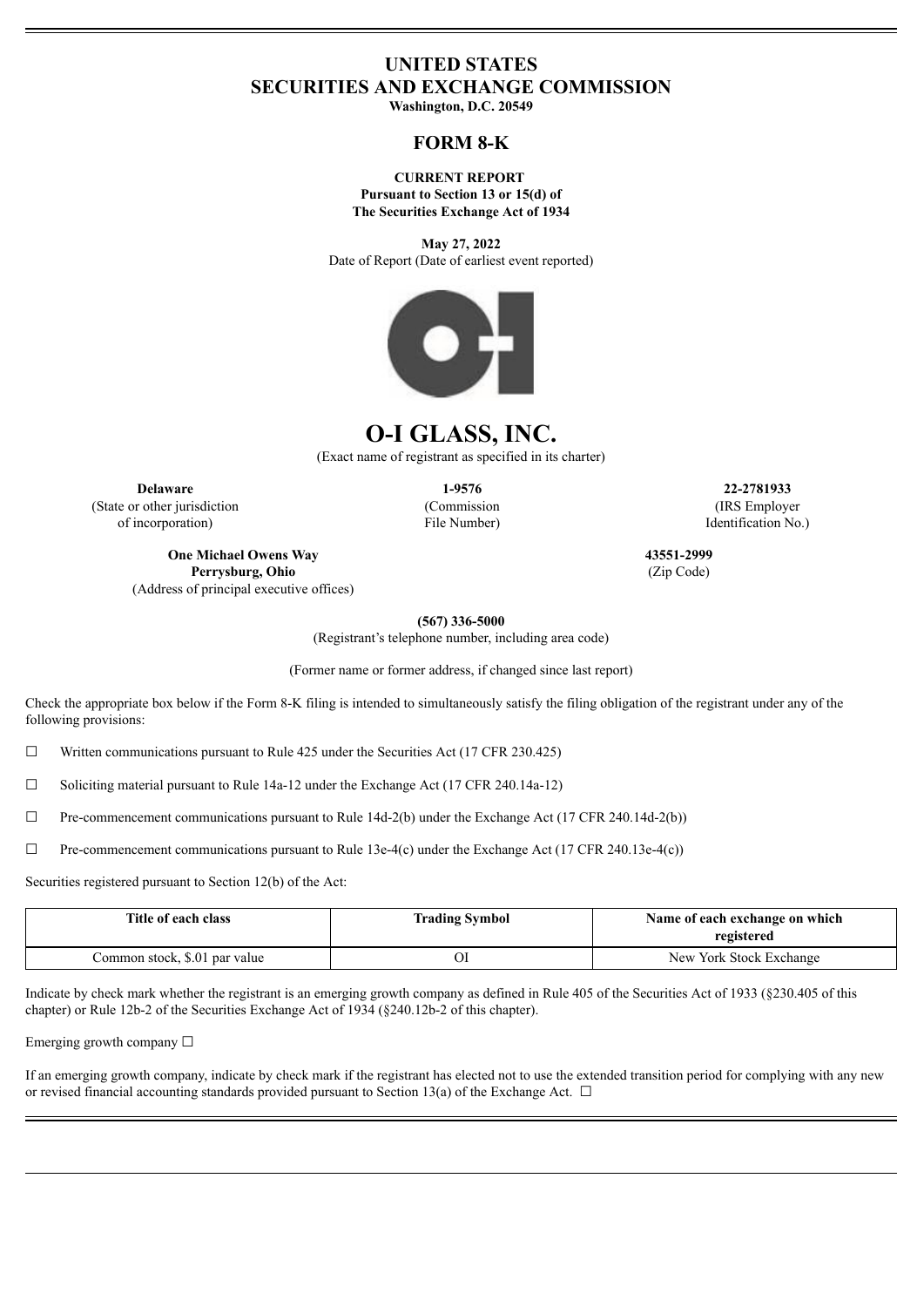#### **ITEM 7.01 REGULATION FD DISCLOSURE.**

On May 27, 2022, Paddock Enterprises, LLC ("Paddock"), a wholly owned subsidiary of O-I Glass, Inc. (the "Company"), issued a press release announcing that Paddock's Plan of Reorganization was confirmed by the United States Bankruptcy Court for the District of Delaware. A copy of the press release is attached as Exhibit 99.1 to this Current Report on Form 8-K and incorporated herein by reference.

The information set forth in this Item 7.01, including Exhibit 99.1, is being furnished and shall not be deemed "filed" for purposes of Section 18 of the Securities Exchange Act of 1934, as amended (the "Exchange Act"), or otherwise subject to the liabilities of that Section. The information in this Item 7.01, including Exhibit 99.1, shall not be incorporated by reference into any filing of the Company under the Securities Act of 1933, as amended, or the Exchange Act, except as shall be expressly set forth by specific reference in such a filing.

## **ITEM 9.01 FINANCIAL STATEMENTS AND EXHIBITS.**

| (d)         | Exhibits |                                                                                                          |
|-------------|----------|----------------------------------------------------------------------------------------------------------|
| Exhibit No. |          | Description                                                                                              |
| <u>99.1</u> |          | <b>Press Release</b>                                                                                     |
|             | 104      | Cover Page Interactive Data File (embedded within the Inline XBRL document and contained in Exhibit 101) |
|             |          |                                                                                                          |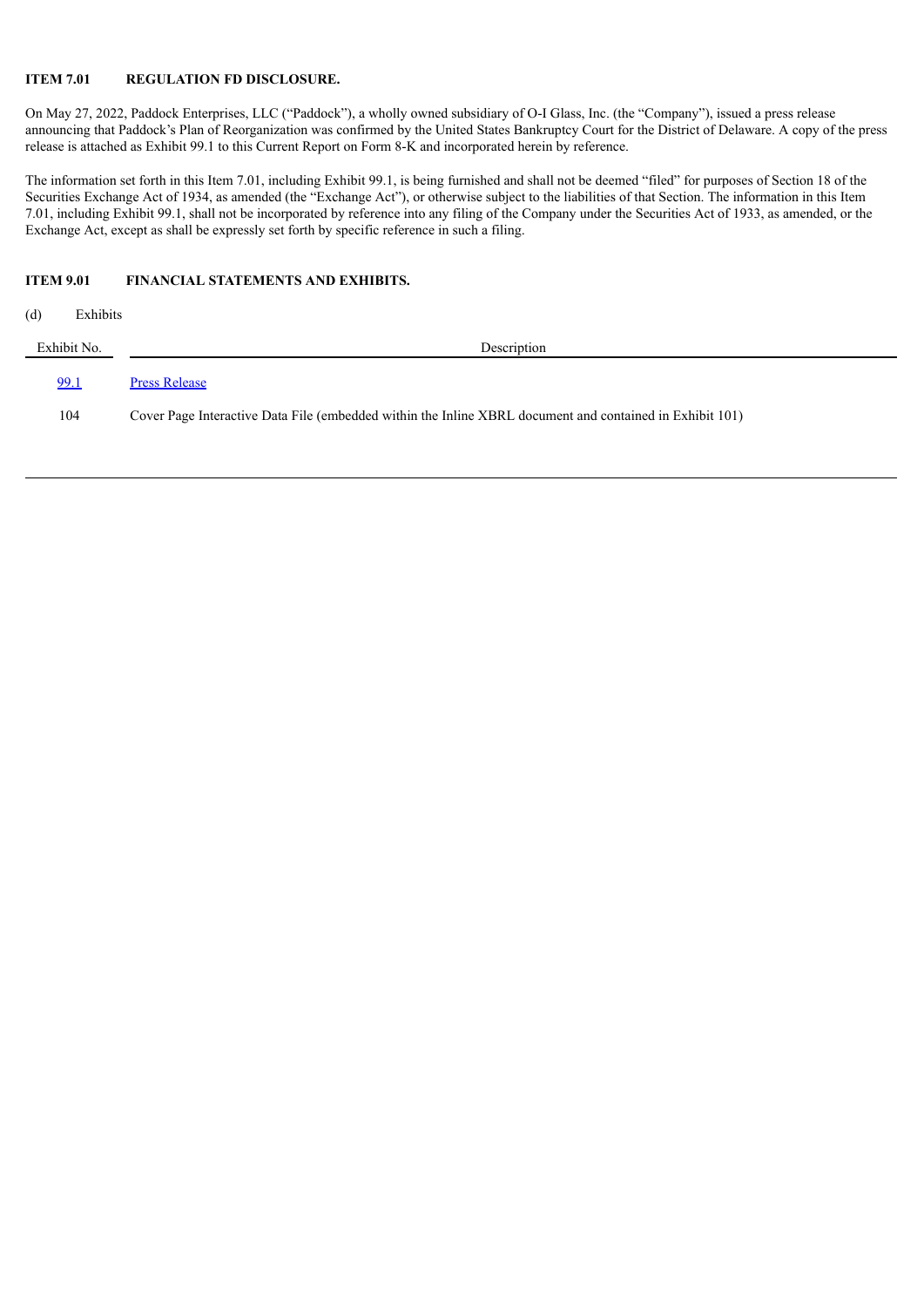## **SIGNATURES**

Pursuant to the requirements of the Securities Exchange Act of 1934, the registrant has duly caused this report to be signed on its behalf by the undersigned hereunto duly authorized.

Date: May 27, 2022 O-I GLASS, INC.

By: /s/ John A. Haudrich

John A. Haudrich Senior Vice President and Chief Financial Officer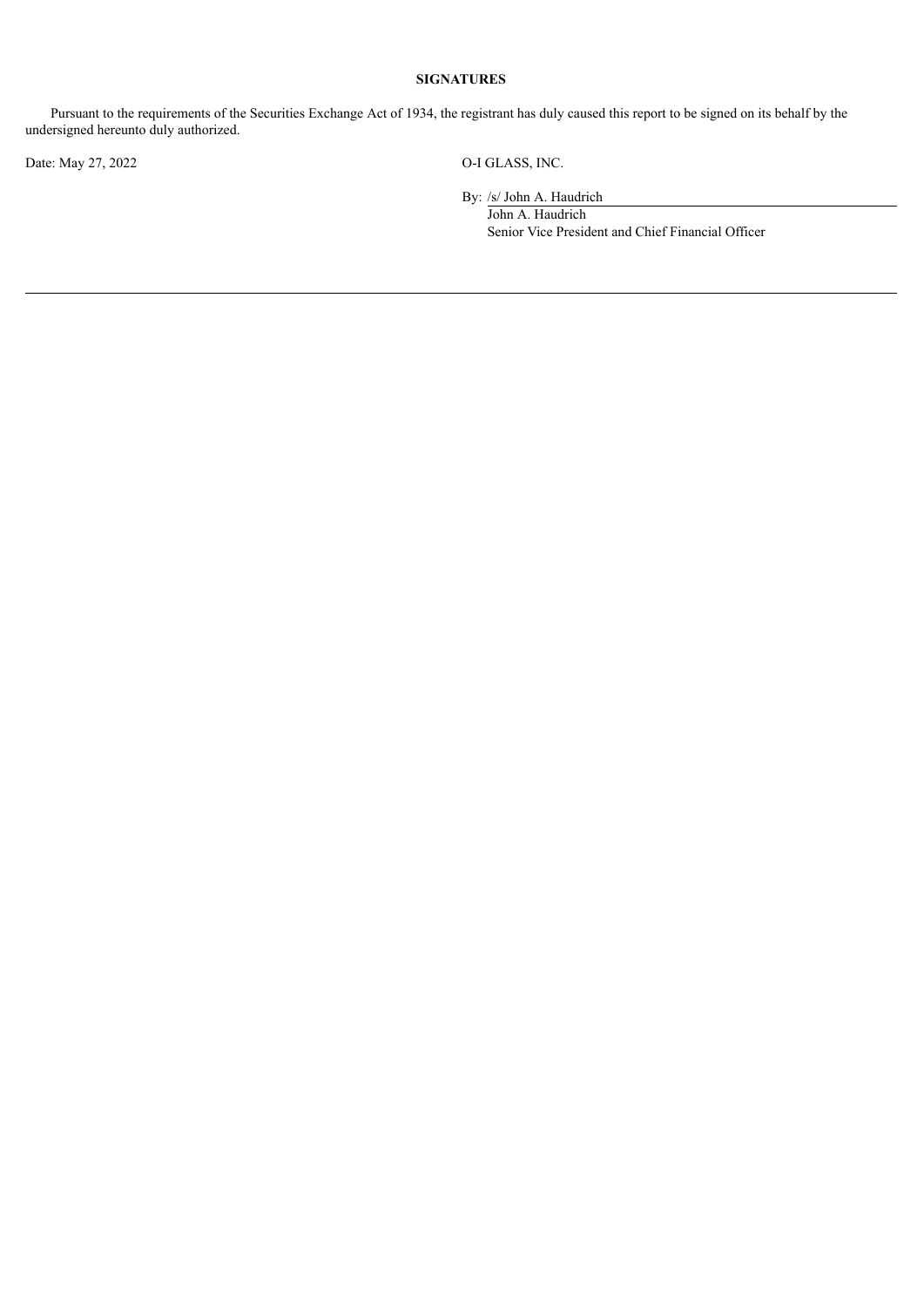

#### <span id="page-3-0"></span>**PRESS RELEASE**

Paddock Enterprises, LLC Plan of Reorganization Confirmed by U.S. Court

- Plan of Reorganization confirmed by U.S. Bankruptcy Court
- Plan received overwhelming support of Paddock's asbestos Claimants with more than 99 percent voting in favor
- The O-I Glass subsidiary expects to emerge from Chapter 11 in mid-2022

**PERRYSBURG, Ohio, May 27, 2022 (GLOBE NEWSWIRE)** — Today, Paddock Enterprises, LLC ("Paddock"), a wholly owned subsidiary of O-I Glass, Inc. ("O-I Glass"), announced that an order confirming its Plan of Reorganization (the "Plan") was entered by the United States Bankruptcy Court for the District of Delaware (the "Bankruptcy Court"), paving way to the implementation of the Plan and the final stage in the Chapter 11 process.

"We are pleased to have achieved this significant milestone resolving Paddock's legacy liabilities in a manner that is fair and equitable, and provides finality for the company moving forward," said Andres Lopez, CEO of O-I Glass. "The broad support for the Plan among Claimants is indicative of the positive outcome it delivers to all parties. We look forward to implementing the final steps in the Chapter 11 process following this confirmation by the Bankruptcy Court."

The approved Plan was jointly proposed by Paddock, the Asbestos Claimants' Committee ("ACC"), the Future Claimants' Representative ("FCR"), and O-I Glass and received the overwhelming support of Paddock's asbestos Claimants, with more than 99% voting in favor. The centerpiece of the Plan is a trust established under section 524(g) of the Bankruptcy Code (the "Asbestos Trust") that will process and pay Asbestos Claims pursuant to Asbestos Trust Distribution Procedures ("TDP"). In exchange for funding the Asbestos Trust, Paddock and its parent company, O-I Glass, as well as certain additional parties (collectively, the "Protected Parties"), will be protected by an injunction that will prohibit assertion of Asbestos Claims against the Protected Parties and will channel all such Asbestos Claims to the Asbestos Trust. As of the effective date, the Asbestos Trust will be funded with cash and other consideration totaling \$610 million.

Paddock next will seek the United States District Court for the District of Delaware's (the "District Court") affirmation of the Bankruptcy Court's order. Pending this approval by the District Court, Paddock expects to emerge from Chapter 11 in mid-2022, resulting in a permanent resolution to Paddock's legacy asbestos liabilities.

Paddock is represented in the Chapter 11 case by Latham & Watkins LLP and Richards, Layton & Finger, PA, and O-I Glass is represented by Morris Nichols Arsht & Tunnell LLP.

O-I Glass, Inc. **o-i.com**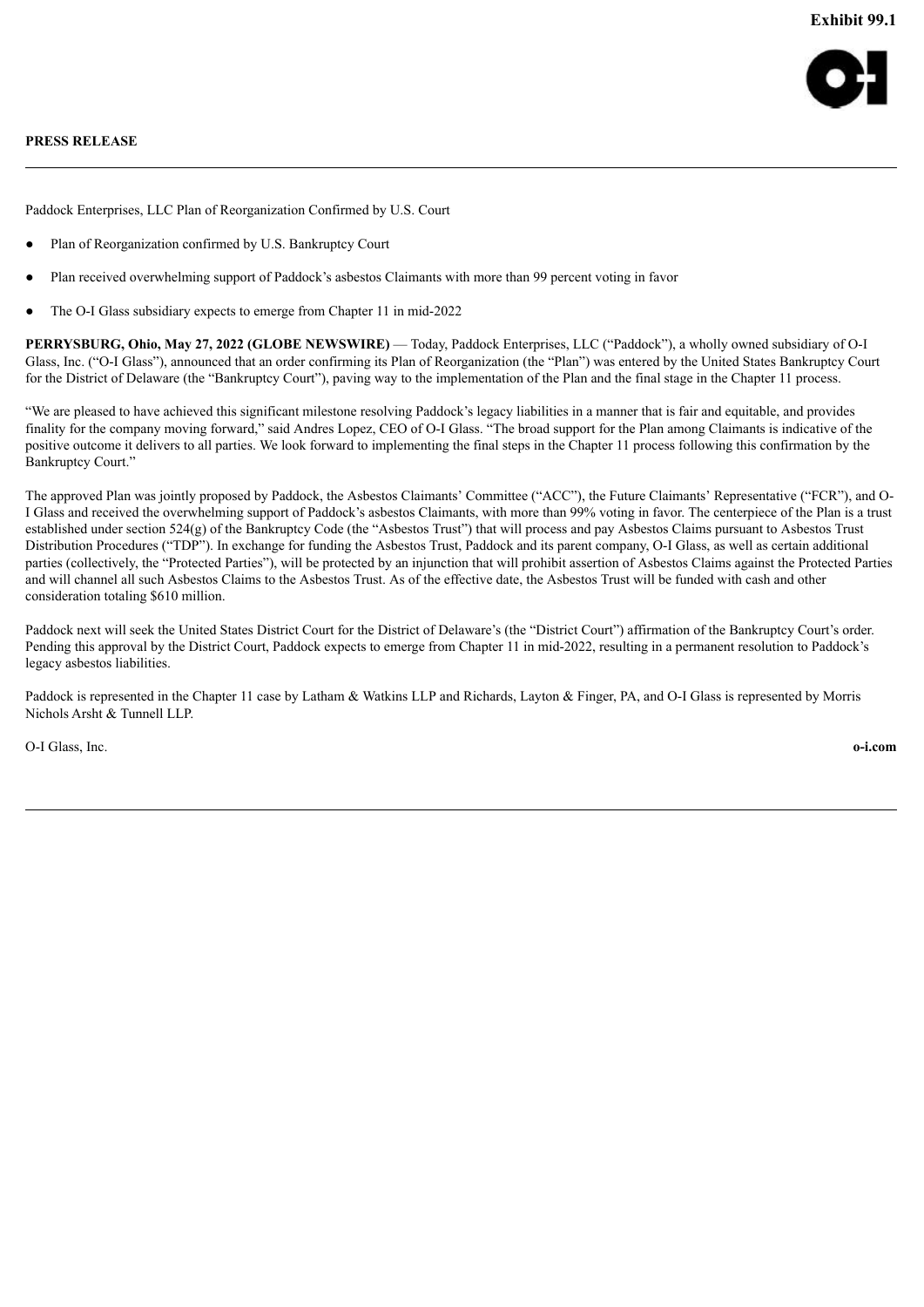#### O-I Glass news releases are available on the O-I Glass website at www.o-i.com.

**###**

### **About O-I Glass**

At O-I Glass, Inc. (NYSE: OI), we love glass and we're proud to be one of the leading producers of glass bottles and jars around the globe. Glass is not only beautiful, it's also pure and completely recyclable, making it the most sustainable rigid packaging material. Headquartered in Perrysburg, Ohio (USA), O-I is the preferred partner for many of the world's leading food and beverage brands. We innovate in line with customers' needs to create iconic packaging that builds brands around the world. Led by our diverse team of more than 24,000 people across 70 plants in 19 countries, O-I achieved net sales of \$6.4 billion in 2021. Learn more about us: o-i.com /Facebook / Twitter / Instagram / LinkedIn. The company routinely posts important information *on its website – www.o-i.com/investors.*

#### **Forward-Looking Statements**

This press release contains "forward-looking" statements related to O-I Glass and Paddock within the meaning of Section 21E of the Securities Exchange Act of 1934, as amended, and Section 27A of the Securities Act of 1933, as amended. These forward-looking statements relate to the Plan, the outcome of Paddock's Chapter 11 bankruptcy proceeding and the related impact on O-I Glass' and Paddock's business, results of operations and financial condition. Forward-looking statements reflect O-I Glass' and Paddock's current expectations and projections about future events at the time and involve uncertainty and risk. The words "believe," "will," "could," "would," "plan," "potential," and the negatives of these words and other similar expressions generally identify forward-looking statements.

O-I Glass, Inc. **o-i.com**